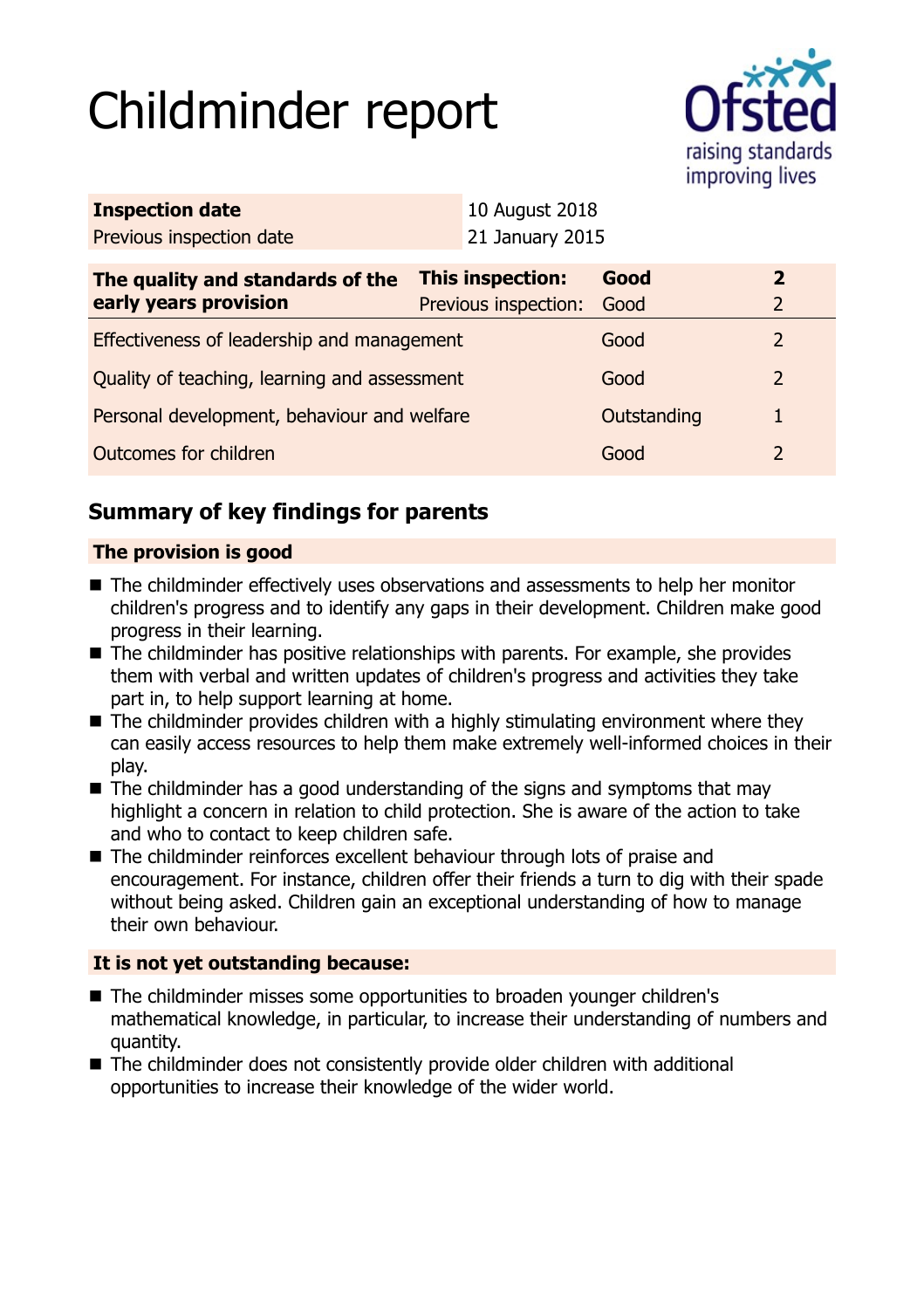# **What the setting needs to do to improve further**

## **To further improve the quality of the early years provision the provider should:**

- strengthen opportunities for younger children to develop an interest and build on their early mathematical skills
- $\blacksquare$  review and improve the opportunities older children have to extend further their awareness of the wider world.

## **Inspection activities**

- The inspector and childminder observed children and discussed the learning that took place.
- The inspector observed the daily routine and practice, and discussed the organisation and management of the childminding service with the childminder.
- $\blacksquare$  The inspector read a sample of documents written by the childminder, including the safeguarding policies and procedures, risk assessments and children's learning and development folders.
- $\blacksquare$  The inspector observed the childminder interacting with the children, and spoke to the children and childminder at appropriate times during the inspection.
- The inspector read letters of reference from parents and other early years professionals to take account of their views on the service the childminder provides.

**Inspector** Sara Garrity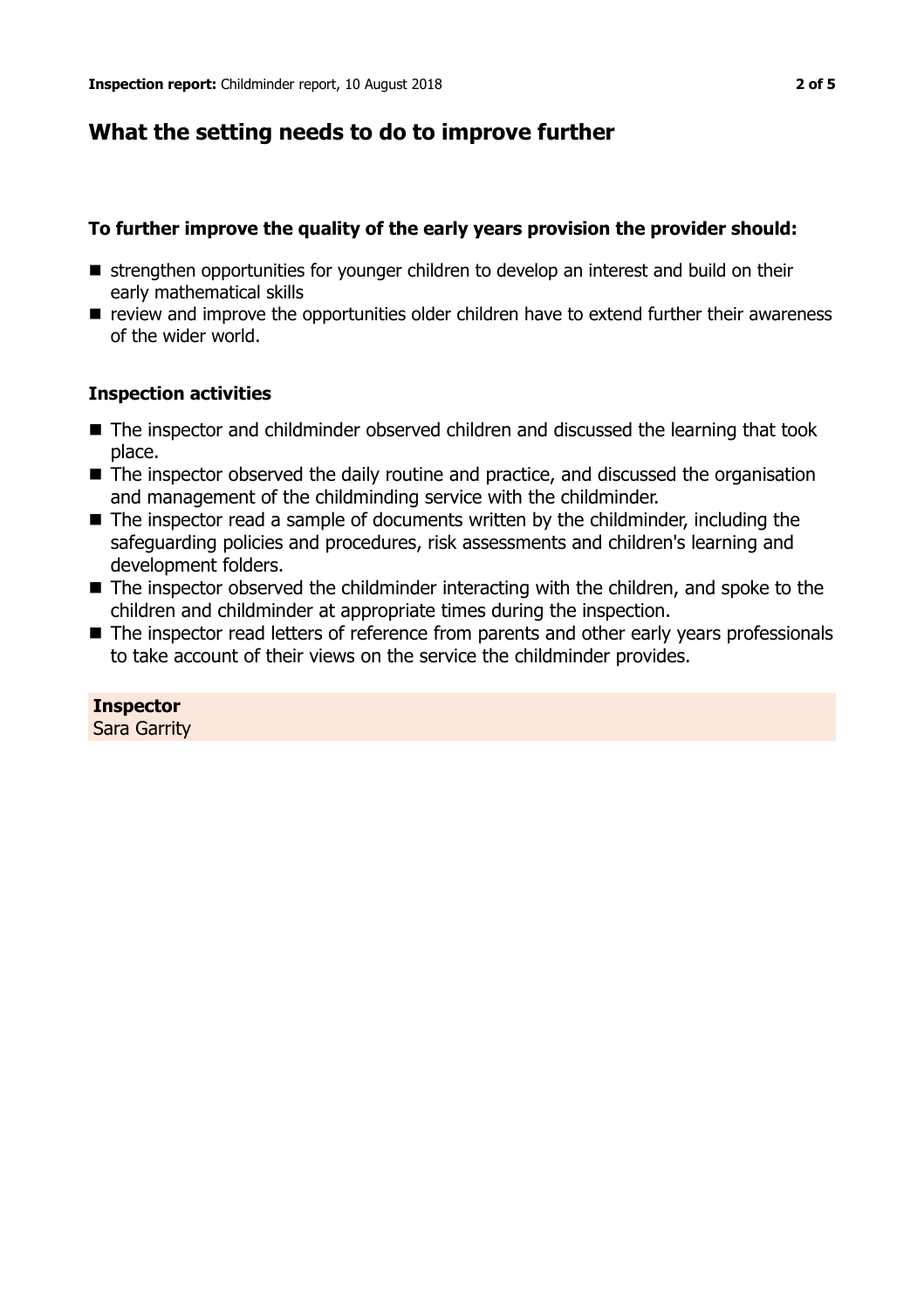## **Inspection findings**

#### **Effectiveness of leadership and management is good**

The childminder closely monitors children as they play. She always carries out thorough risk assessments on the home and when on outings to help maintain children's safety and security. Safeguarding is effective. The childminder has positive partnerships with other early years professionals and works closely with other settings that children attend, to help improve outcomes for children. The childminder reflects on the service she provides and has addressed previous recommendations, which demonstrates a commitment to improving her practice. For example, she has undertaken additional training on food and nutrition to help her increase children's awareness of the importance of a healthy diet.

#### **Quality of teaching, learning and assessment is good**

The childminder plans activities that challenge children and focus on their next development steps and interests. For example, children are eager to help their friends as they 'pan for gold' in the sand tray. The children enjoy being creative, such as using the treasures they have found to make pictures. Children show good levels of concentration and are motivated to learn. The childminder makes strong use of repetition, such as encouraging young children to say and repeat the colour of the paper they wish to use for their pictures. Children develop strong communication and language skills. The childminder provides a range of mark-making opportunities to help support children's early writing skills. For instance, they use pens and paper to record information and make lists as they play in the garden.

#### **Personal development, behaviour and welfare are outstanding**

Children's safety, health and well-being is given extremely high priority. The childminder provides children with a wealth of opportunities to socialise and explore the local area. For example, they attend group activities, visit the beach and local historic buildings as they learn about the community they live in. Children learn how to lead a healthy lifestyle. For instance, the childminder talks to the children about dental hygiene at snack time. The childminder is very adept at helping children to learn how to keep themselves safe. For example, she shows them how to use knives and the apple cutter safely as they cut up fruit for snack time. The childminder is highly effective at supporting children to develop their physical skills and encourages children to acquire excellent hygiene skills from a young age. All children are conscientious and exceptionally at ease in the childminder's care.

## **Outcomes for children are good**

Children gain the skills they need for their future learning and make good progress in relation to their starting points. They develop their physical skills and demonstrate good control and coordination. For example, children enjoy using fishing lines to hook the plastic ducks out of the water. They learn to value and respect the differences between themselves and others. Children develop good independence skills and are well prepared for the next stage in their learning, such as their eventual move on to nursery or school.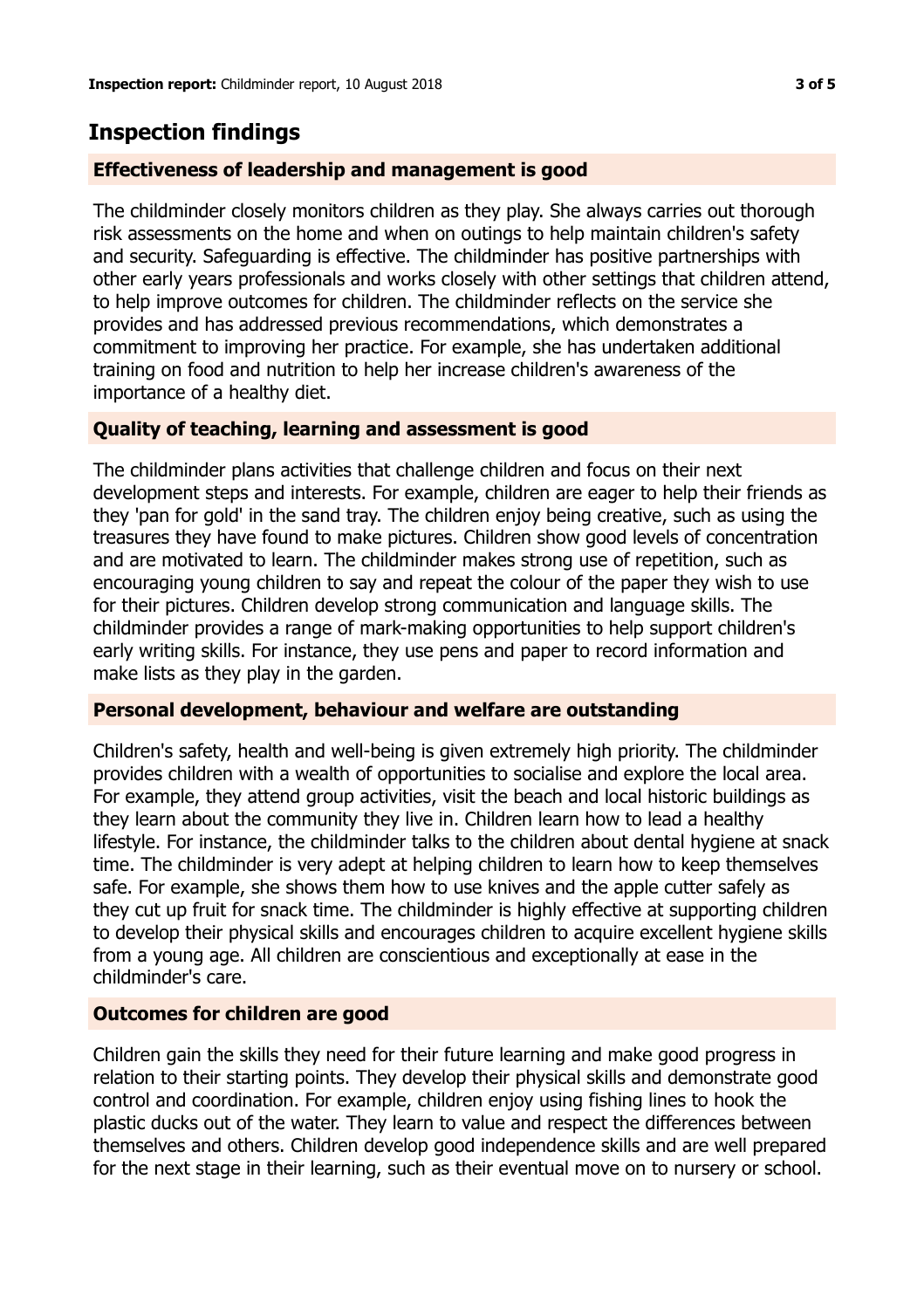## **Setting details**

| Unique reference number       | EY389614                                                                             |
|-------------------------------|--------------------------------------------------------------------------------------|
| <b>Local authority</b>        | Medway                                                                               |
| <b>Inspection number</b>      | 10060554                                                                             |
| <b>Type of provision</b>      | Childminder                                                                          |
| <b>Registers</b>              | Early Years Register, Compulsory Childcare<br>Register, Voluntary Childcare Register |
| Day care type                 | Childminder                                                                          |
| Age range of children         | $1 - 8$                                                                              |
| <b>Total number of places</b> | 6                                                                                    |
| Number of children on roll    | 13                                                                                   |
| Date of previous inspection   | 21 January 2015                                                                      |

The childminder registered in 2009 and lives in Rainham, Gillingham, Kent. She provides care from Monday to Friday, from 7 am to 6 pm, for most of the year. The childminder holds a relevant early years qualification at level 3. She receives funding to provide free early education for children aged two years.

This inspection was carried out by Ofsted under sections 49 and 50 of the Childcare Act 2006 on the quality and standards of provision that is registered on the Early Years Register. The registered person must ensure that this provision complies with the statutory framework for children's learning, development and care, known as the early years foundation stage.

Any complaints about the inspection or the report should be made following the procedures set out in the guidance Complaints procedure: raising concerns and making complaints about Ofsted, which is available from Ofsted's website: www.ofsted.gov.uk. If you would like Ofsted to send you a copy of the guidance, please telephone 0300 123 4234, or email [enquiries@ofsted.gov.uk.](mailto:enquiries@ofsted.gov.uk)